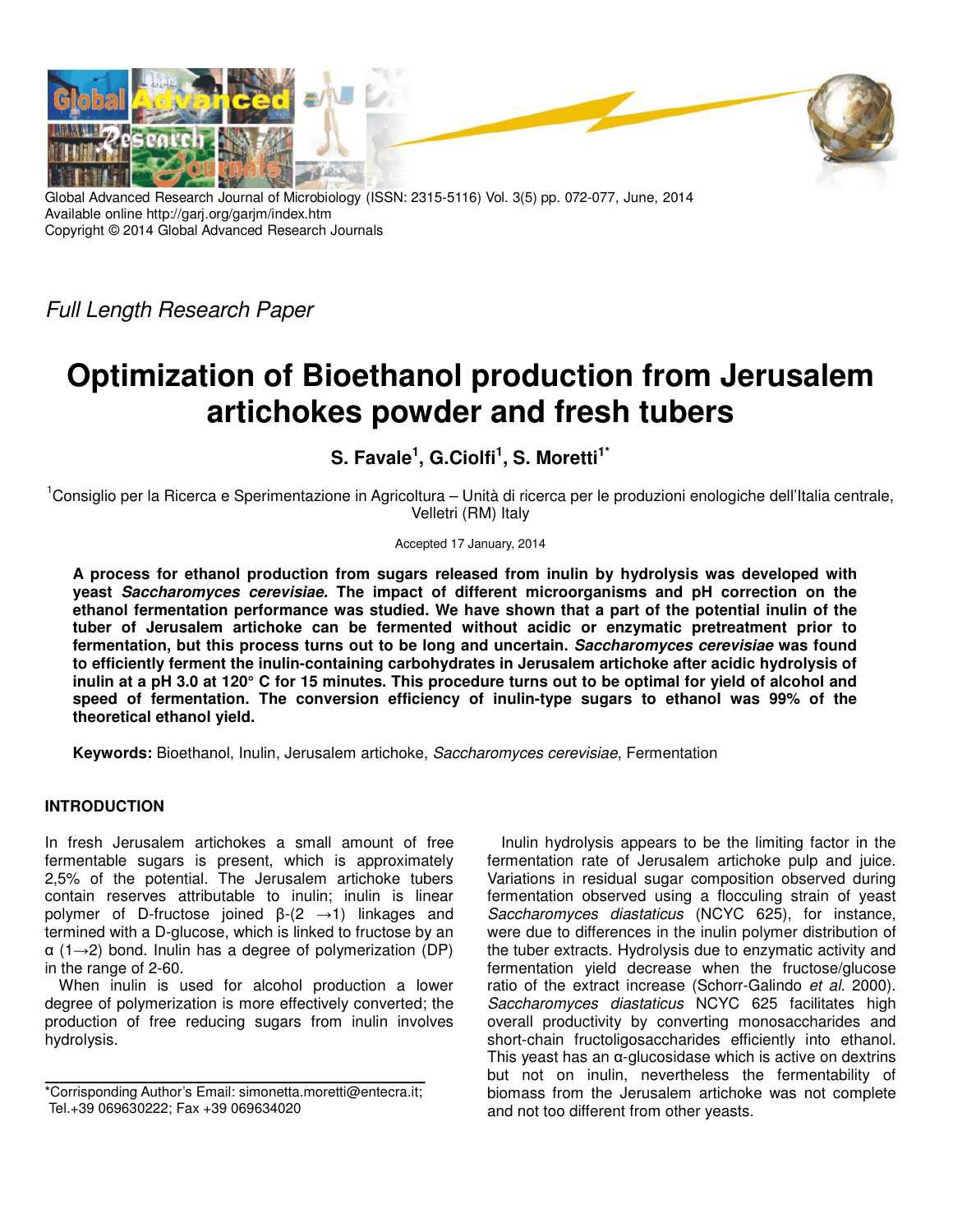Vranesic D. et al. (2002) have investigated the effects of pH and fermentation temperature on the production of inulinase by Kluyveromyces marxianus var. bulgaricus (ATCC16045). The pH optimum for the performance of inulinase was between 3.4 and 3.6, the optimum temperature was 29-31° C.

Negro et al. (2006) have shown that the production of ethanol can also be done by using the stalks of Jerusalem artichoke, instead of the tubers, as a source of carbohydrates; the inulin present in the stalks was extracted with water and then subjected to acidic hydrolysis. The maximum extraction efficiency, corresponding to 35 g/L of soluble sugars, was obtained at 1/6 solid/liquid ratio. The acidic hydrolysis was followed by fermentation with Saccharomyces cerevisiae. The direct conversion (without hydrolysis step) of inulin into ethanol was also studied using a selected strain of Kluyveromyces marxianus; in this case the direct conversion of inulin in ethanol was slower (30 hours); the fermentation of simple sugars was made by Saccharomyces cerevisiae (8-9 hours).

Yuan et al. (2008) have used, for the production of ethanol from the Jerusalem artichoke, Kluyveromyces marxianus (ATCC8554) cultivated in a saline medium; the optimum temperature was 38° C for inulinase production and strain growth, while the most efficient fermentation resulted at 35° C. Aeration was not necessary for ethanol fermentation. Bekers et al. (2008) proposed the use of the bacterium Zymomonas mobilis as active inulin-hydrolyzing enzyme producer; the fermentation was carried out in combination with Saccharomyces.

Saber et al. (2009) have selected strains of Aspergillus from rotting tubers of the Jerusalem artichoke grown in soils containing inulin, in order to identify the best inulinase activity for treatment of parts of different plants which contain inulin. The most appropriate strain was Aspergillus Tamarii AR-IN9; its maximum inulinase activity was recorded at pH 5.2. The enzyme retained about 80% of its activity for 24 hours at pH values between 4.4 and 7.2 and 75% at 50° C for 90 minutes. The hydrolytic activity was 71.64% for the Jerusalem artichoke, 67.55% for dahlia and 55.11% for chicory roots.

Zhang et al. (2010) have proposed the hydrolysis of inulin by the use of exogenus inulinase from Pichia pastoris with recombinant DNA (X-33/pPICZaA-INU1); 98,8% of sugars were converted into alcohol in 120 hours and after Saccharomyces inoculation. Lim el al. (2011) have fermented Jerusalem artichokes biomass without enzymatic pretreatment or chemical hydrolysis before fermentation, using a strain of Saccharomyces cerevisiae (KCCM50549) proved to be suitable among the many ones tested. The conversion of sugars from inulin was 70% compared to the theoretical quantity; the pH of the medium was adjusted at 5.00.

Yu et al. (2011) have employed Saccharomyces cerevisiae in which the gene for the extracellular production of inulin has been introduced; the gene was extracted from Kluyveromyces cicerisporus to hydrolyse inulin from the Jerusalem artichoke and to extract fructose.

Yuan et al. (2012) have described a new fermentation process for Jerusalem artichokes biomass using a yeast of strain Kluyveromyces marxianus (Y179) with enhanced inulinase activity in comparison with Kluyveromyces marxianus (ATCC8554); the effects of inoculum age, aeration, nutrients integration and pectinase were evaluated. The incubation time of inoculum had little impact on the inulinase activity; the aeration facilitated the fermentation process but lowered the alcohol yield, while it increased the risk of contamination; the use of pectinase reduced the viscosity of the fermentation broth and improved the fermentative efficiency slightly, but the incidence of the cost of the enzyme must be carefully assessed; also the addition of  $K_2HPO_4$  implemented the ethanol production. Under the operating conditions described by the authors, after 48 hours of fermentation, Kluyveromyces marxianus (Y179) had transformed about 68% of the potential into alcohol and Kluyveromyces marxianus (ATCC8554) had transformed about 63.7%.

The main aim of our work was to ascertain what the real alcohol yield from Jerusalem artichokes biomass was and find the best fermentation conditions in relation to the prefermentative treatment of hydrolysable sugars in order to make them fermentable by Saccharomyces alone or in association with some other species of yeasts.

# **MATERIALS AND METHODS**

#### **Jerusalem artichoke**

Dry powder, obtained by drying the Jerusalem artichoke tubers at 50° C, was used; the power was homogenized with shredder knives Retsch SM 100 Confort. The samples were analyzed for the quantitative determination of free and complex sugars (inulin). For fermentation tests 20 g of dried material were used; they were brought to 200 mL total volume with deionized water, with and without pH adjustment. The chemical analysis showed that the dry powder contained 64.16 g% of total sugars (glucose + fructose), of which 2.42%, are free (glucose, fructose, sucrose); the glucose/fructose ratio is equal to 0.1044 and the glucose is 9.45% of hydrolysable inuline. It was not necessary to perform testing of fermentation using other parts of the plant (leaves and stems) because their fermentable component, after hydrolysis, is perfectly identical to that of the tubers; therefore, the whole plant should be treated with the same procedures. The fresh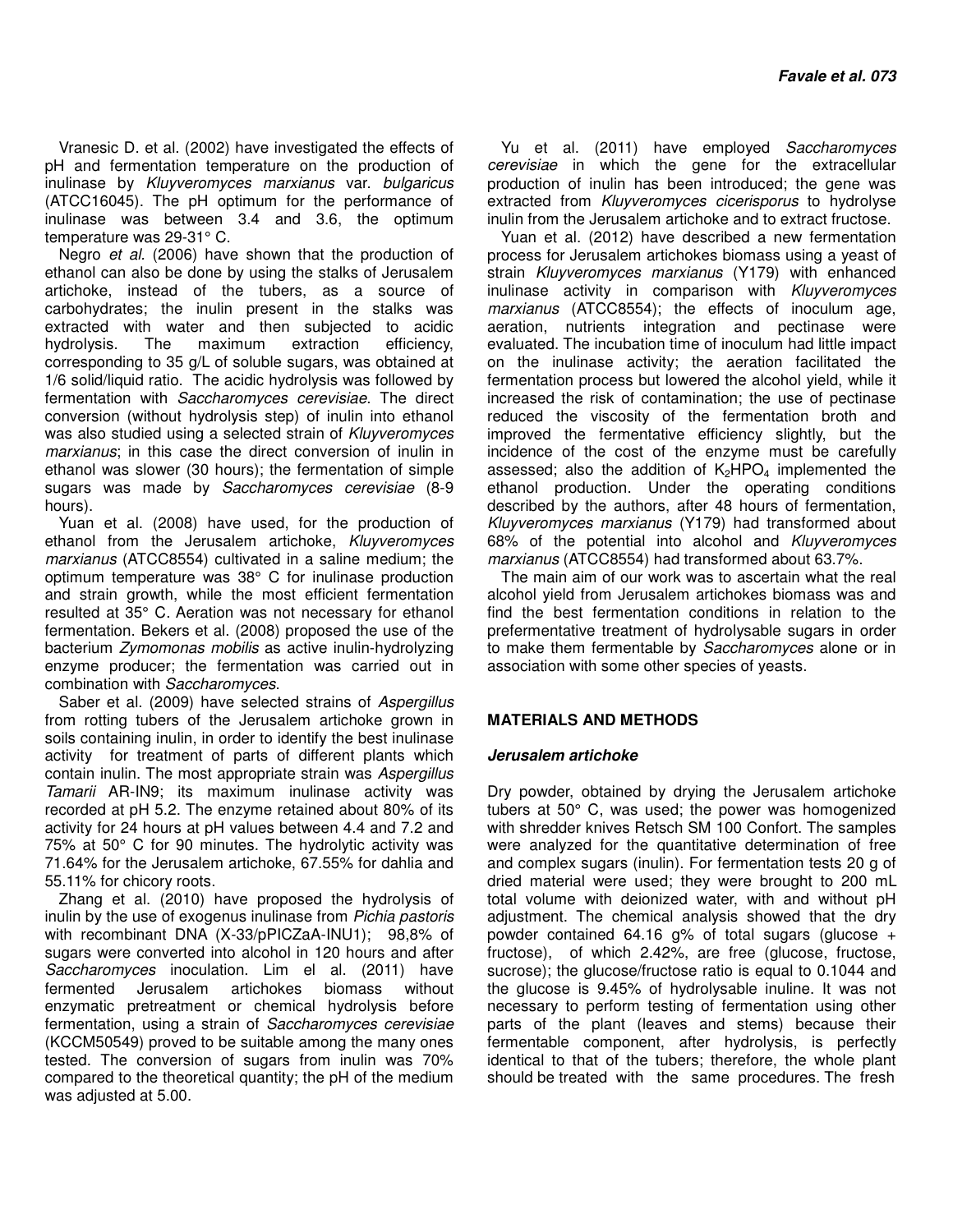biomass was obtained trough trituration using shredder knives; tubers were first cut into small pieces at about 1 to 4 grams of weight, then 100 g of them were added with 130 mL of deionized water. The dry substance, calculated by drying in an oven at 105° C until constant weight after cutting tubers into slices of 2 mm thickness, which corresponded to to 27.97% of total weight.

The dilutions were made to obtain 6% of alcohol in volume, which would also correspond to an optimum solid/liquid ratio to obtain a manageable biomass for the fermentation process. It obviously takes into consideration micro-fermentation; at industrial level, you have to evaluate the viscosity of the medium in relation to the technology employed.

# **Yeast strains and fermentation**

Microorganisms used: Saccharomyces cerevisiae physiological races cerevisiae (AT1), uvarum (S6U), globosus (SG3), Schizosaccharomyces japonicus (Schiz .3), Saccharomycodes ludwigii (Codes 1), Kluyveromyces marxianus var. bulgaricus (KLM) (ATCC catalog No.16045). The physiological race uvarum, being characterized by the metabolic capacity to ferment raffinose being equipped with α-galactosidase, could be useful if sugars are present with these links. Saccharomyces cerevisiae r.f. globosus is characterized by having no hydrolytic activity of  $\alpha$  and  $\beta$  type, then it ferments only in the presence of simple sugars. All the microorganisms are from our collection, except KLM. The fermentations were conducted at 28° C and followed by noting the weight loss at regular intervals. At the end of fermentation, the fermented product was centrifuged; the supernatant was analyzed to determine the alcohol content by distillation of 100 mL supernatant and its indirect measurement with hydrostatic balance.

# **RESULTS**

The preliminary tests of fermentability (Kreger-van Rij, 1984) have been carried out using standard inulin from dahlia tubers of SIGMA-ALDRICH company; the results showed that the inulin was hydrolysed into fermentable sugars at pH 3.0, at sterilization temperature of 120° C for 15 minutes.

Ethanol fermentation of Jerusalem artichoke powder suspension by different microorganisms was studied with and without pH correction (Materials and Methods); the results are reported in Table 1.

The strains of Aspergillus niger of our collection have shown limited and extremely slow hydrolytic activity, whereby this fungus is not useful for industrial practices for which the rapidity is a priority.

Under standard conditions Kluyveromyces marxianus var. bulgaricus started fermentation of inulin 8 days after inoculation; it has also been documented that Kluyveromyces marxianus cannot tolerate high concentration of ethanol in medium compared to Saccharomyces cerevisiae and produce much less ethanol than Saccharomyces cerevisiae; this confirmed that the use of Kluyveromyces marxianus var. bulgaricus alone or in combination with Saccharomyces cerevisiae isn't an interesting prospect for ethanol production coming from inulin-containing materials in the fermentation industry.

From Table 1 data it is evident that adjusting the pH to 3.0 and sterilizing the medium (15' to 120°C), Saccharomyces cerevisiae fermented the full potential sugar and the inulin was hydrolyzed into simple sugars; this procedure turns out to be the optimal for yield of alcohol and speed of fermentation (29 hours in tested conditions), that represents a fundamental parameter for technological economy. We adjusted the pH to 3.0 by adding approximately 8 L of concentrated sulfuric acid per ton of dry biomass or about 2,25 L of concentrated sulfuric acid per ton of fresh biomass.

 It is important highlight that, in any case, a total solubilization of inulin is obtained by boiling for an hour; furthermore, when using enzymatic hydrolysis of biomass, the percentage of fructose varies in relation to the polymerization degree of inulin. Sterilization, in addition, guarantees the total hygiene of all technological treatment phases, avoiding fermentative anomalies that would cause serious difficulties in process management. In addition, glycerin can be recovered in a quantity equal to 2.2% of dry weight.

The hydrolysis of inulin with the same treatment was confirmed by using Saccharomyces globosus (SG3); but this yeast can only ferment glucose and fructose because it is unable to ferment complex sugars.

In conclusion the use of no-Saccharomyces yeasts has no practical, technological and economic reason. At the end of the technological process, the no-hydrolyzable fraction (about 30-35% of dry weight) can be easily used as a fertilizer or alternatively as fodder, because it is a product rich in sulfates (if sulfuric acid for adjusting pH) and in yeast with high nutritional value, in fact it is estimated that every kilogram of biomass contains 1.6 grams of dry yeast.

When we fermented fresh biomass, obtained by trituration of freshly harvested tubers, not subjected to heating, at physiological pH (Table 2), we obtained a partial fermentation of sugars (100 being the fermentable sugars after hydrolysis at pH 3.0) which varies from 1.16% for Saccharomyces globosus (it ferments only simple sugars such as glucose and fructose) to 63.5% for Saccharomyces cerevisiae as a function of either mechanical treatment of tubers and their physiological state. Since that Saccharomyces globosus ferments only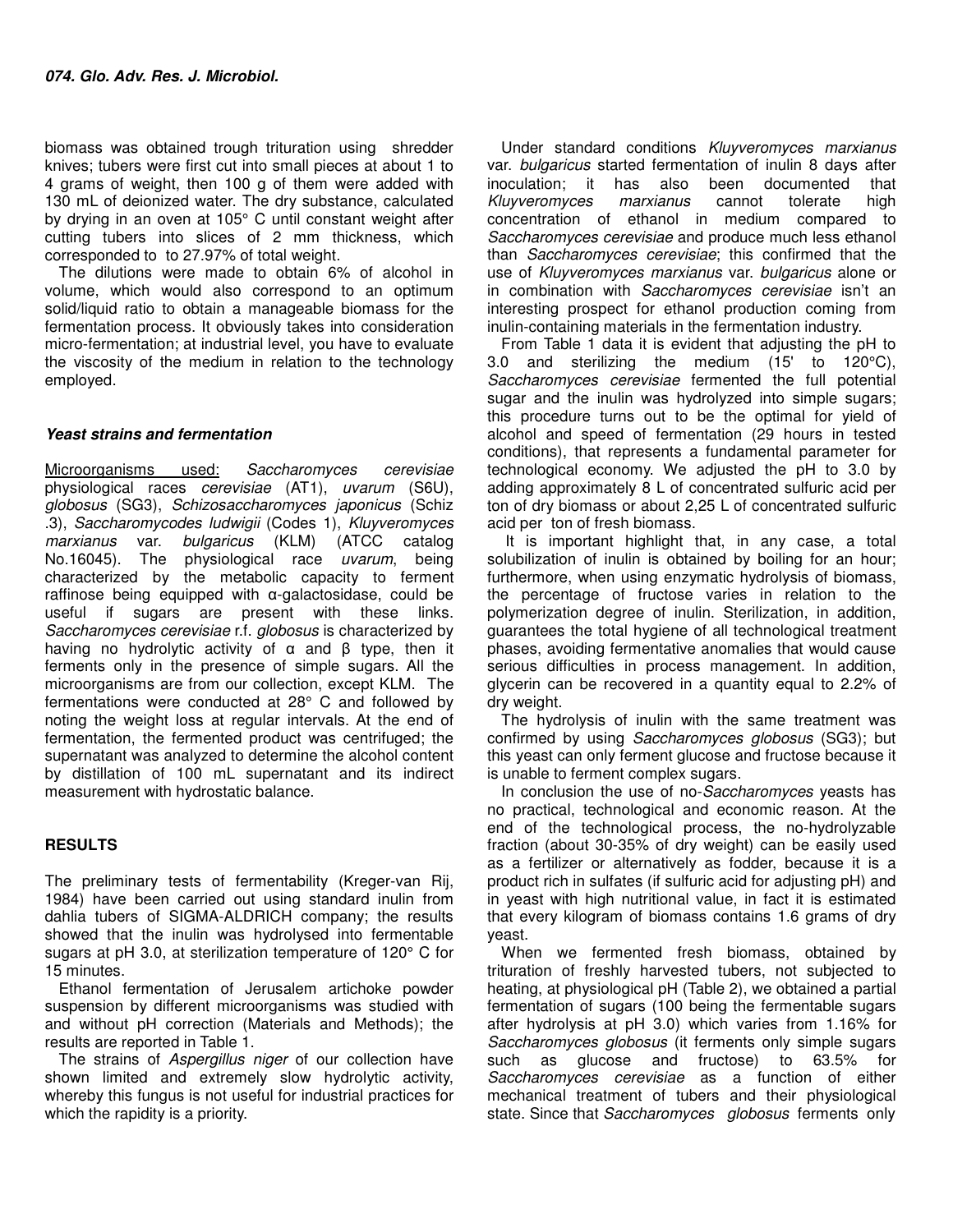**Table 1.** Ethanol fermentation from Jerusalem artichoke powder using different microorganisms (average of three repetions). Statistical analysys: test ANOVA, HSD of Tukey α=0.05. Inoculum 50 Mc/mL; fermentation temperature: 28°C.

|                                                                                 | AT <sub>1</sub>         | S6u                    | Schiz.3                 | Codes1                          | <b>KLM</b>             | AT1+KLM<br>50:50     | S6u+KLM<br>50:50         | SG <sub>3</sub>      |  |  |  |  |
|---------------------------------------------------------------------------------|-------------------------|------------------------|-------------------------|---------------------------------|------------------------|----------------------|--------------------------|----------------------|--|--|--|--|
| pH 3, sterilization for 15' at 120°C                                            |                         |                        |                         |                                 |                        |                      |                          |                      |  |  |  |  |
| $\%$<br>into<br>sugars<br>alcohol <sup>"</sup> (conversion<br>ratio 0,615 vol.) | $99,46^e$<br>$+0.115$   | $97,73^a$<br>$+, 30$   | $95,20^d$<br>$+0,26$    | $92,40^{\circ}$<br>$+0,36$      |                        |                      |                          | $98,00^a$<br>$+0,30$ |  |  |  |  |
| Fermentation<br>time<br>(hours)                                                 | 29                      | 29                     | 35                      | 40                              | 45                     |                      |                          | 32                   |  |  |  |  |
| g%g<br>dry<br>Glycerol<br>matter                                                | $2.23^{b,c}$<br>$+0,06$ | $1,58^{b}$<br>$+0,076$ | $2,20^{b,c}$<br>$+0,01$ | $2,51^{\circ}$<br>$+0,38$       | $1,496^a$<br>$+0,04$   |                      |                          | $2,03^b$<br>$*0,06$  |  |  |  |  |
| Acetic acid<br>mg%g<br>dry matter <sup>ns</sup>                                 | 139<br>$\pm$ 0,6        | 122<br>$+0,4$          | 29<br>$\pm$ 0,5         | 80<br>$+0,5$                    | 186<br>±10             |                      |                          | 100<br>±1,5          |  |  |  |  |
| physiological pH, no sterilization                                              |                         |                        |                         |                                 |                        |                      |                          |                      |  |  |  |  |
| $\%$<br>into<br>sugars<br>alcohol" (conversion<br>ratio 0,615 vol.)             | $63,67^{d,e}$<br>±0,61  | $61,56^{c,d}$<br>±1,42 | $60,43^{b,c}$<br>±1,05  | 59,36 <sup>b,c</sup><br>$+0,75$ | $58,36^{b}$<br>$+0,86$ | $64.16^e$<br>$+0,80$ | $63,65^{d,e}$<br>$+1,03$ | $1,46^a$<br>$+0,01$  |  |  |  |  |
| Fermentation<br>time<br>(hours)                                                 | 70                      | 75                     | 80                      | 80                              | 90                     | 75                   | 70                       | 5                    |  |  |  |  |
| dry<br>Glycerol<br>g%g<br>matter                                                | $1,52^{b}$<br>$+0,076$  | $1,58^{b}$<br>$+0,076$ | $1,25^{b}$<br>$+0,132$  | $1,1^b$<br>$+0,264$             | $1.01^{b}$<br>$+0,246$ | $1,7^b$<br>$+0,655$  | $1,43^{b}$<br>$+0,45$    | $0^a$                |  |  |  |  |
| Acetic<br>mg%g<br>acid<br>dry matter                                            | $110^c$<br>±20          | $86^{\circ}$<br>$+15$  | $20^{a,b}$<br>±10       | 50 <sup>b</sup><br>$+10$        | $90^{\circ}$<br>$+10$  | $33^{a,b}$<br>$+15$  | $16^{a,b}$<br>±11        |                      |  |  |  |  |

Values designed by the same letter do not differ significantly (p*≤*.0.05)

simple sugars and that β-fruttofuranosidase preferentially hydrolyzes the terminal bond glucose-fructose of the fructose chains, it was deduced that β-fruttofuranosidase acts also on terminations with only fructose in relation to the spatial arrangement and to the degree of polymerization. The fermentation times are long (70 hours under experimental conditions) and this fact depends on both the difficulty of inulin solubilization at cold both the

degree of biomass homogenization, as you can seen from Figure 1.

The partial fermentability of Jerusalem artichoke fructans makes this class of compounds different from those of other plants. In fact the degree of polymerization of fructans can vary from 3 to 10, while the fructans with a higher molecular weight are represented by inulin with degree of polymerization around 60 fructose units.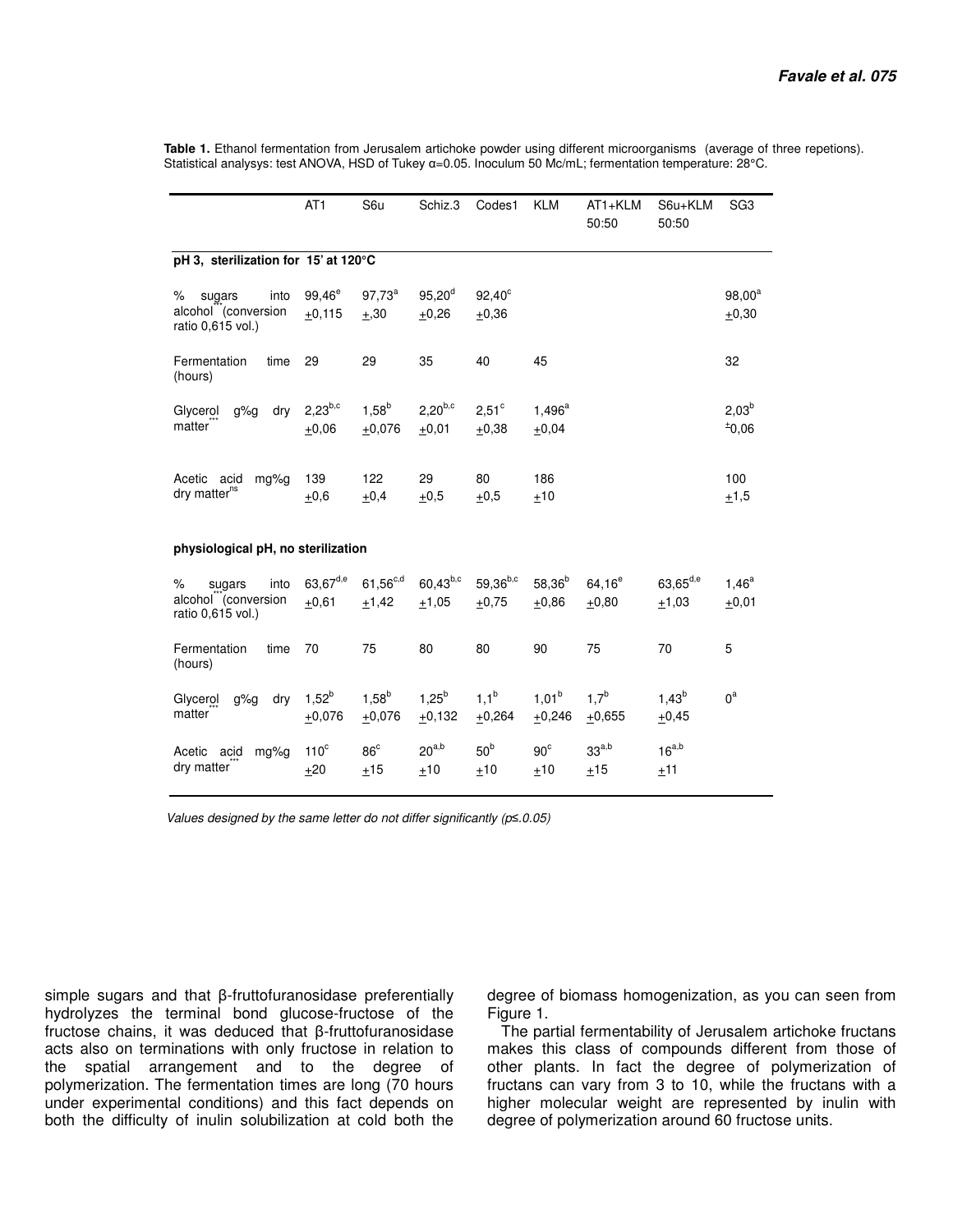| Yeast           | Test | Alcohol<br>g%g fresh weight | Alcohol<br>$%$ vol | Alcohol<br>g%g dry weight<br>dissolved | $\%$<br>sugars |
|-----------------|------|-----------------------------|--------------------|----------------------------------------|----------------|
| AT <sub>1</sub> | A    | 19,26                       | 5,15               | 68,85                                  | 100            |
| AT <sub>1</sub> | B    | 12,23                       | 3,27               | 43,72                                  | 63,5           |
| AT <sub>1</sub> | C    | 8,92                        | 2,38               | 31,89                                  | 46,31          |
| AT <sub>1</sub> | D    | 8,60                        | 2,30               | 30,75                                  | 44,65          |
| SG <sub>3</sub> | D    | 0,224                       | 0.06               | 0,8                                    | 1,16           |

**Table 2.** Ethanol fermentation from fresh Jerusalem artichoke tubers biomass (100g added with 130mL deionized water). Tubers dry weight: 27,97%. Saccharomyces cerevisiae AT1 inoculum: 50Mc/mL. Saccharomyces globosus SG3 inoculum: 50Mc/mL.

A =  $pH3$ , autoclaved at 120 $^{\circ}$ C for 15', trituration for 5'

 $B =$  unmodified, at start budding of tubers; trituration for 5'

 $C =$  unmodofied, trituration for 15'

 $D =$  unmodified, trituration for 5'



**Figure 1.** Fermentation performance: inoculum Saccharomyces cerevisiae (AT1) 50Mc/mL, 100g fresh tubers added with 130 mL deionized water (average values,  $n = 3$ ,  $\pm$  SD).( $\bullet$ ) pH3, autoclaved at 120°C for 15', trituration for 5',  $\bullet$ ) unmodified, at start budding of tubers; trituration for 5', ( $\circ$ ) unmodofied, trituration for 15', ( $\circ$ ) unmodified, trituration for 5'.

The process for ethanol fermentation from Jerusalem artichoke tuber includes saccharification of the inulin via acid or enzymatic hydrolysis, followed by fermentation with bacterium Zymomonas mobilis (Allais et al. 1987), yeast Saccharomyces cerevisiae (Ziobro and Williams 1983). As an alternative, both hydrolysis and fermentation steps have been combined by using immobilized Aspergillus ficuumderived inulinase and the yeast organism (Kim and Rhee

1990) or direct conversion to ethanol utilizing a microorganism (e.g. Kluyveromices marxianus) that is capable of both hydrolysis and fermentation (Margaritis and Bajpai, 1982a, 1982b). However the ethanol production from Jerusalem artichoke tuber have resulted not practical from the viewpoint of industrial application, because pretreatment increases production cost and the maximum yield is low with direct fermentation.